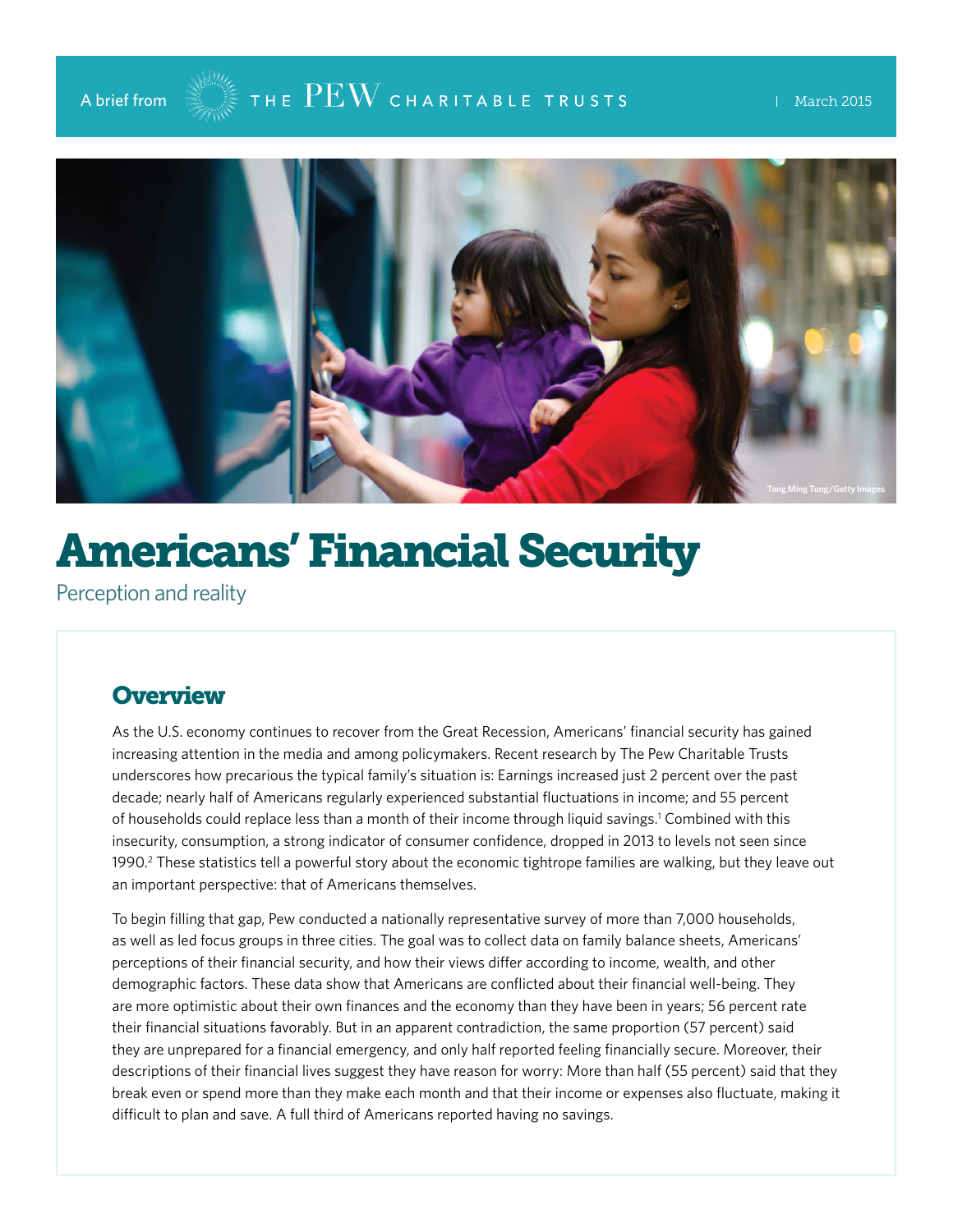As policymakers look for ways to bolster families' economic security, they can use these findings and Americans' own words about their balance sheets and perceptions to aid in the development and design of better, more effective policies.

#### Americans increasingly optimistic about their own finances and the economy

In late 2008, just 9 percent of Americans rated the economy positively. As of 2014, Pew's survey finds that figure has climbed to 27 percent. As low as these positive ratings may seem, they are similar to those found in polling in late 2007, on the eve of the Great Recession, and reflect more optimism than was evident during the aftermath and recovery. (See Figure 1.)

As Americans' views of the economy have improved, so has their sense of their own finances. A majority (56 percent) rate their financial situations positively, up from 42 percent during the recession in 2009.3

#### Figure 1

#### Americans Are More Positive About Their Own Finances and the Economy

Percentage rating economic conditions or their own finances as good or excellent, 2007–14



Note: People were asked, "How would you rate economic conditions in the country today (excellent/good/only fair/poor)?" "How would you rate your household's financial situation today (excellent/good/only fair/poor)?" Gallup's surveys were conducted by phone, while Pew's Survey of American Family Finances was done via an online probability panel.

Sources: April 2007 to April 2014 personal financial ratings and November 2007 to November 2013 economic ratings are from Gallup's Economic Conditions Index; November 2014 ratings are from Pew's Survey of American Family Finances.

© 2015 The Pew Charitable Trusts

#### In an apparent contradiction, most do not feel financially secure

In focus groups, participants were asked to define financial security. They said it means families have enough money to pay the bills, a little left over for small extras or savings, and few worries about making ends meet.<sup>4</sup> In this latest survey, only half of Americans (51 percent) said their households are financially secure, in contrast to the positive ratings most gave their financial situations generally.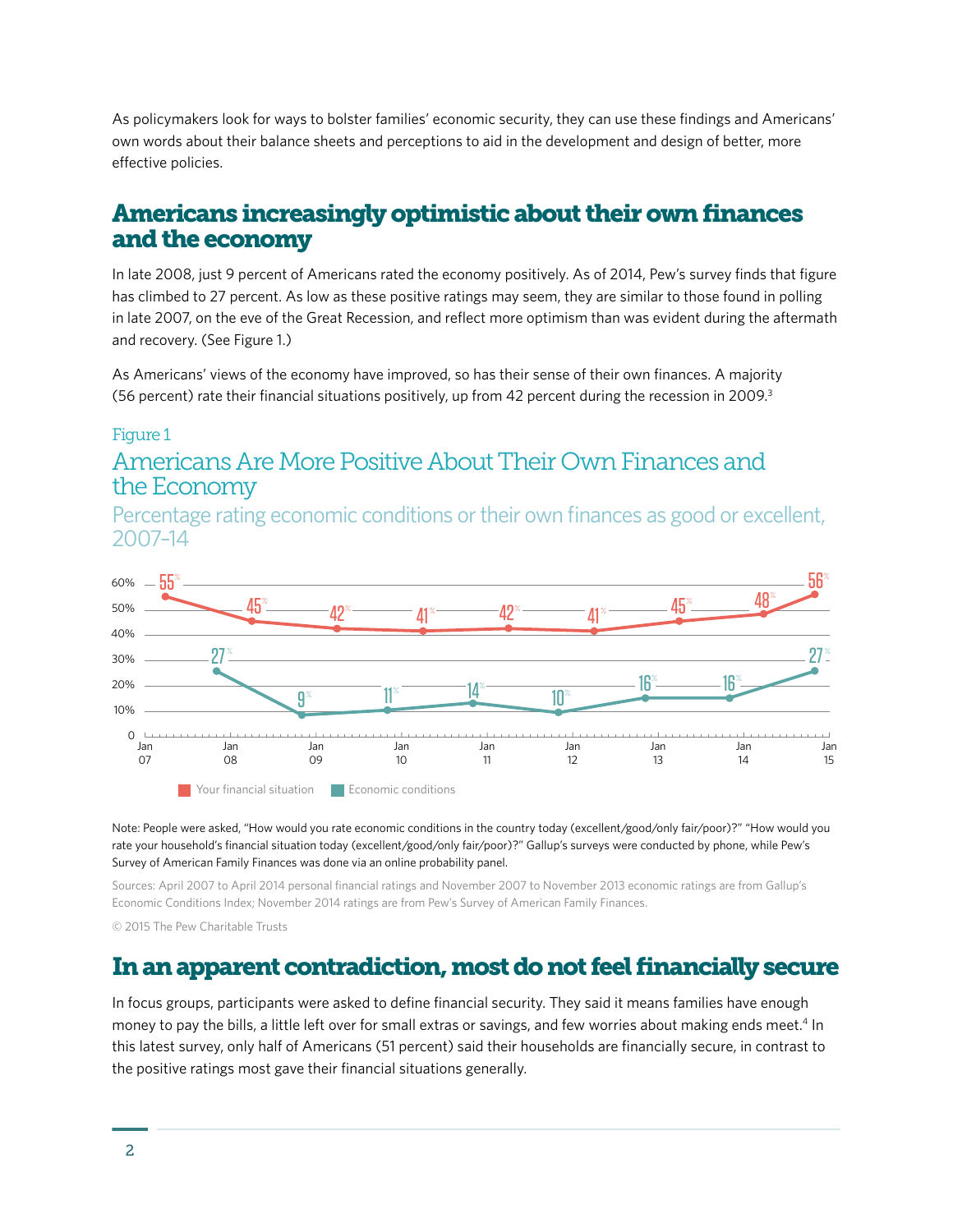Not surprisingly, those likeliest to report financial security are arguably in a position to worry least about it, including those with postgraduate degrees, high incomes, and high wealth. (See Figure 2.)

However, even those with relatively high incomes may not always be financially secure with respect to their savings, wealth, and earnings. For example, significant percentages of those with income of \$100,000 or more have less than \$10,000 in nonhousing wealth (12 percent), no savings (10 percent), and variable income (21 percent).

#### Figure 2 Only Half of Americans Report Feeling Financially Secure Percentage saying they are financially secure, by selected demographics



Note: People were asked, "Thinking about your household's finances today, do you feel your household is: (financially secure/not financially secure)?"

Source: Pew's Survey of American Family Finances

© 2015 The Pew Charitable Trusts

"I think [financial security] is just kind of having a good cushion of money that you really just know that you could feel safe no matter what you're doing. And when your check is coming in, you're not living from that one to the next."*—Phoenix-area resident*

"When I was growing up, it used to be you could raise a family, you could have a home, you could have a car, probably two, you could take vacations. … And you could do that on one salary. But you can't do that anymore."*—Boston-area resident*

Note: All quoted material is taken from six focus groups conducted in June 2014 in Boston; Orlando, Florida; and Phoenix.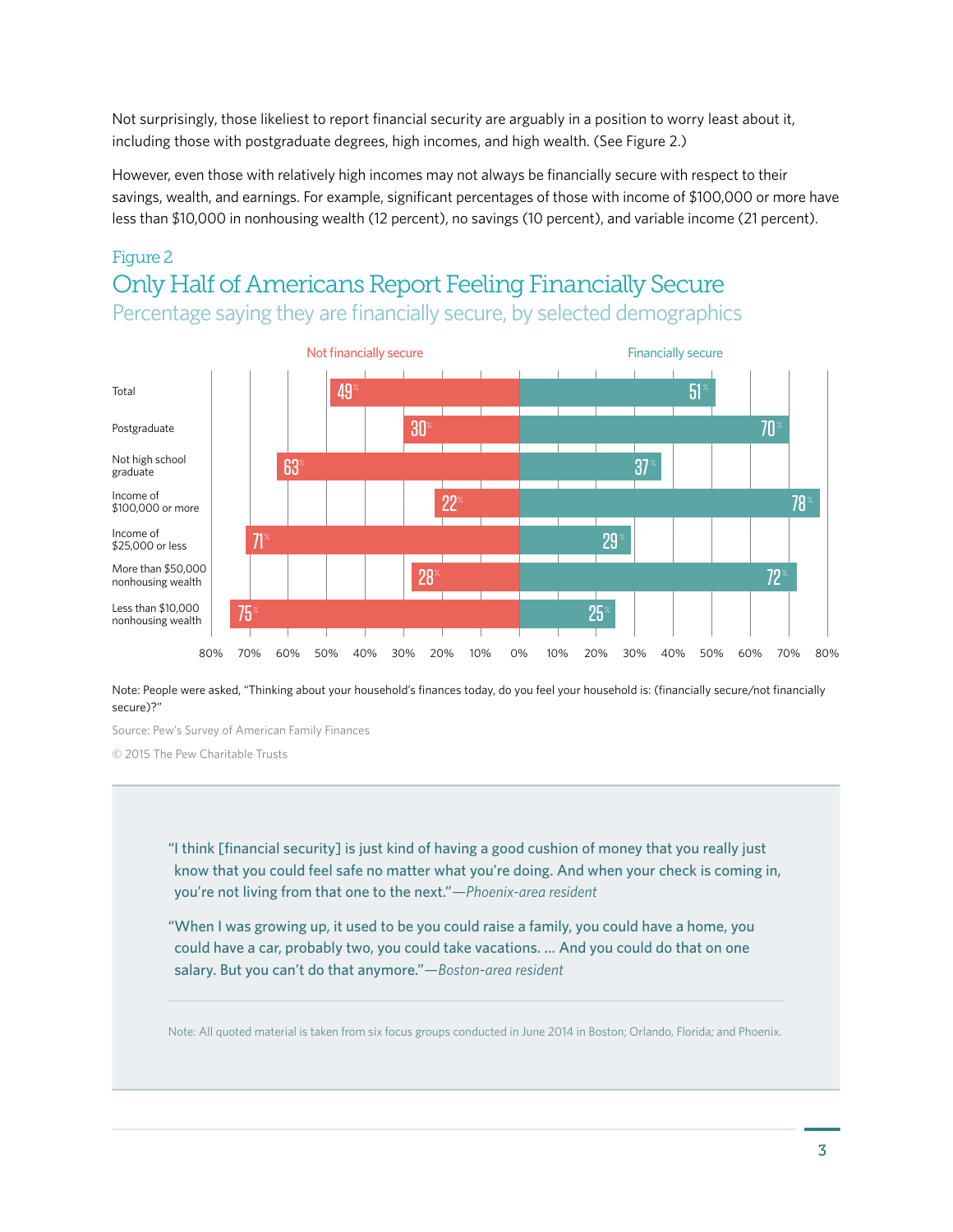Another key reason Americans may feel financially insecure even though they rate their finances positively is that a majority (57 percent) said they are not financially prepared for the unexpected. In part, this reflects the fact that more than half (55 percent) of respondents reported just breaking even or spending more than they make each month, and one-third (33 percent) said their household has no savings.

#### Figure 3 Sources of Financial Insecurity



Are not financially prepared for the unexpected



55% Break even each month or spend more than they make



33% Have no savings

Note: People were asked, "Thinking about your household's finances today, do you feel your household is: (financially prepared for the unexpected/not financially prepared for the unexpected)?" "Which of the following comes closest to your household's situation most months lately? Do you: (spend a lot more than you make/spend a little more than you make/spend about as much as you make/make a little more than you spend/make a lot more than you spend)?" "Does your household have any money set aside that you consider savings (yes/no)?"

Source: Pew's Survey of American Family Finances

© 2015 The Pew Charitable Trusts

"I think you go for survival first. So it is going to be the rent or the mortgage. It is going to be the food and the electric bill and things like that. If there is anything left, that goes into savings."*—Boston-area resident*

"Sometimes I get paid and I feel like I'm bound by my check before I even get it. It's already spent. I can tell you exactly where it's going."*—Phoenix-area resident*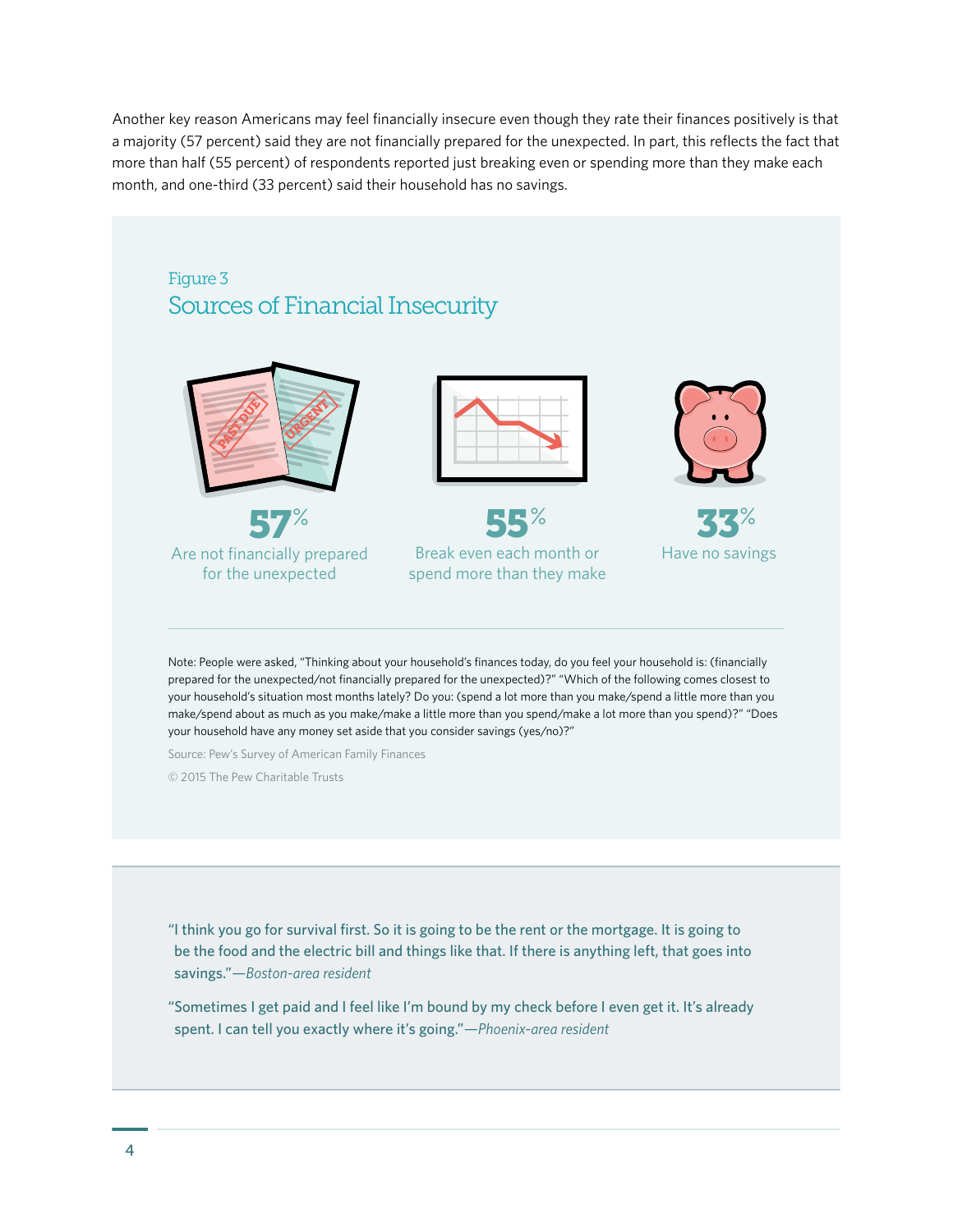#### Americans worry about all aspects of their finances

In keeping with Americans' widespread feelings of financial insecurity, more than half of respondents (56 percent) also reported worrying about their finances during the past year.<sup>5</sup> When asked what specific aspects concerned them, respondents cited everything from short-term bills to retirement. Topping the list of specific financial worries are a lack of savings (83 percent), not having enough money to cover regular expenses (71 percent), and not having enough money for retirement (69 percent). Nearly half (49 percent) of those who worried about their finances in the past year and have student loan debt reported concerns about paying those loans. (See Figure 4.)

"I need to pay my rent. I've got to pay my insurance because I have to drive. I have to make sure there's some food in the refrigerator. I have to make sure the electric is up. That's kind of what that feeling is from month to month. … That's not a very secure feeling."*—Phoenix-area resident*

"I worry about the kids going to college. We're still paying my husband's student loans. So we've not been able to set aside for them. I don't know what the money is going to look like for them."*—Phoenix-area resident*

#### Figure 4

## Americans Worry About Lack of Savings, Inability to Retire

Percentage of people with financial worries who reported concern about various items



Notes: People were asked, "In the past 12 months, would you say you ever worried about: paying your rent or mortgage; paying your student loans; paying your credit card bill; other bills, such as gas, electric, medical, or legal bills; lack of savings; not having enough money to cover your expenses; not being able to have enough money to retire (yes/no)?" Worry about student loans was asked only of those who had them; worry about credit card bills was asked only of credit card holders.

Source: Pew's Survey of American Family Finances

© 2015 The Pew Charitable Trusts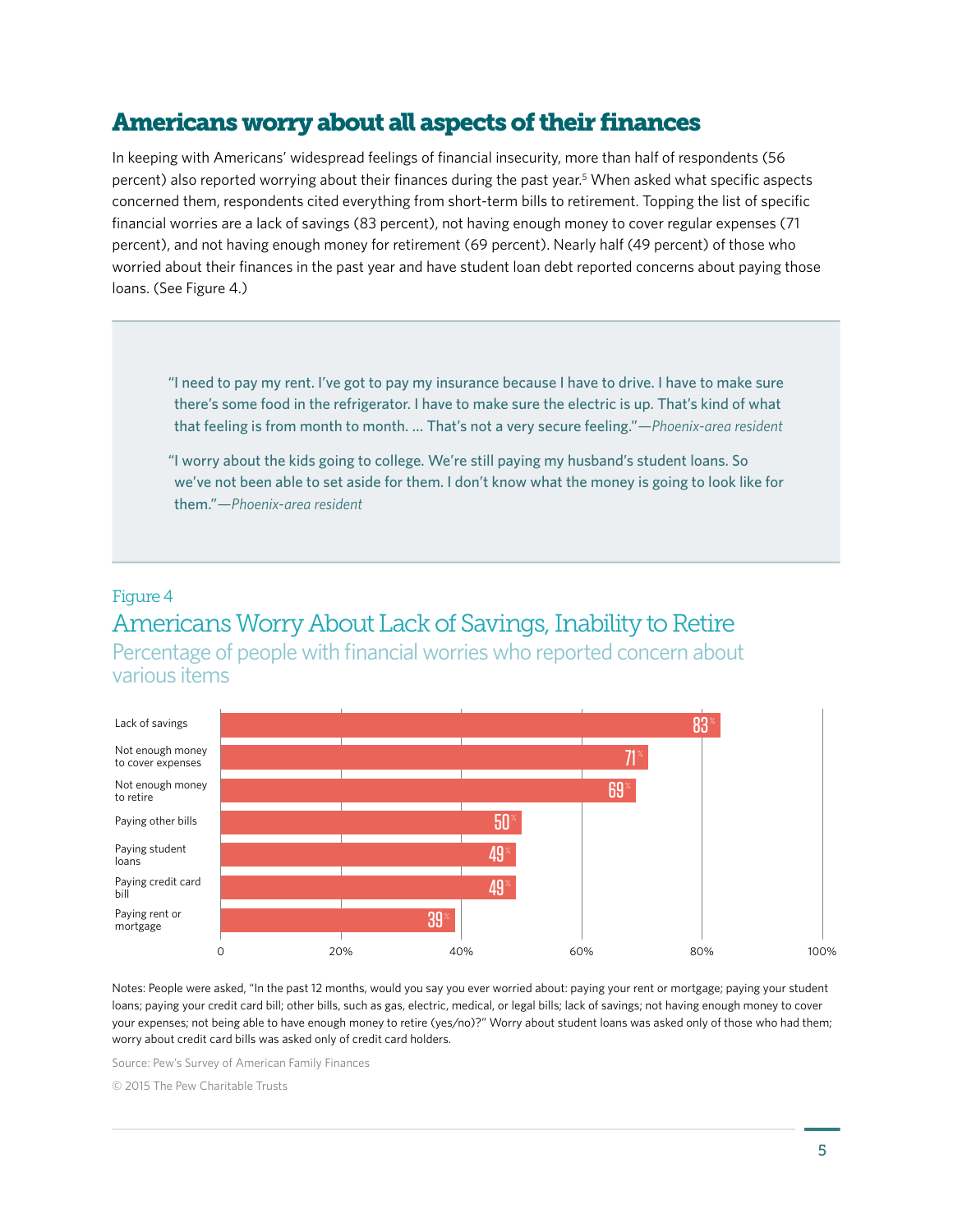Those whose balance sheets are most precarious are also most likely to worry. Those looking for work (87 percent), those with income under \$25,000 a year (68 percent), those with less than \$10,000 in nonhousing wealth (76 percent), Hispanic respondents (63 percent), and those ages 18 to 34 (66 percent) report having worried in the past year about their finances.

"I notice that people who have money are a lot more stress-free, more happy, more outgoing, because they don't have to worry. … We work full time, take care of kids, bills, and we are stressed."*—Orlando-area resident*

When asked about their retirement plans, 1 in 5 respondents (21 percent) said they are not planning to retire, while more than half (53 percent) anticipate doing something else, including working at a different job.<sup>6</sup> Just 26 percent have a traditional notion of retirement—stopping work entirely. The diverse plans for retirement probably reflect a wide variety of personal circumstances, from the satisfaction that some people get from working to the very real need for income due to inadequate savings.

#### Many Americans have reason to worry about their financial security

Another important indicator that explains Americans' lack of financial security is that just 45 percent reported having both steady income and consistent expenses. For those who do not, planning and saving are very difficult. As a result, 36 percent of this group said that their households have no savings.

"It is not the worrying of the money; it's the worrying of the expenses that you have to pay. Are they going to exceed more than the money that you have? That is really my worry. … The unexpected expenses and just life. Sometimes it is more than what you can handle at one time."*—Orlando-area resident*

One of the chief reasons focus group participants cited for their variable expenses was economic shocks. And in the survey, 6 in 10 households (60 percent) reported suffering an event such as a drop in income, hospital visit, loss of a spouse or partner, or a major car or house repair in the past year. Fifty-five percent of this group reported that the shock made it hard for them to make ends meet. This was especially true for those making less than \$25,000 a year (73 percent). In a predictable contrast, a large majority (66 percent) of those who made more than \$100,000 a year felt no financial strain as a result of an economic shock.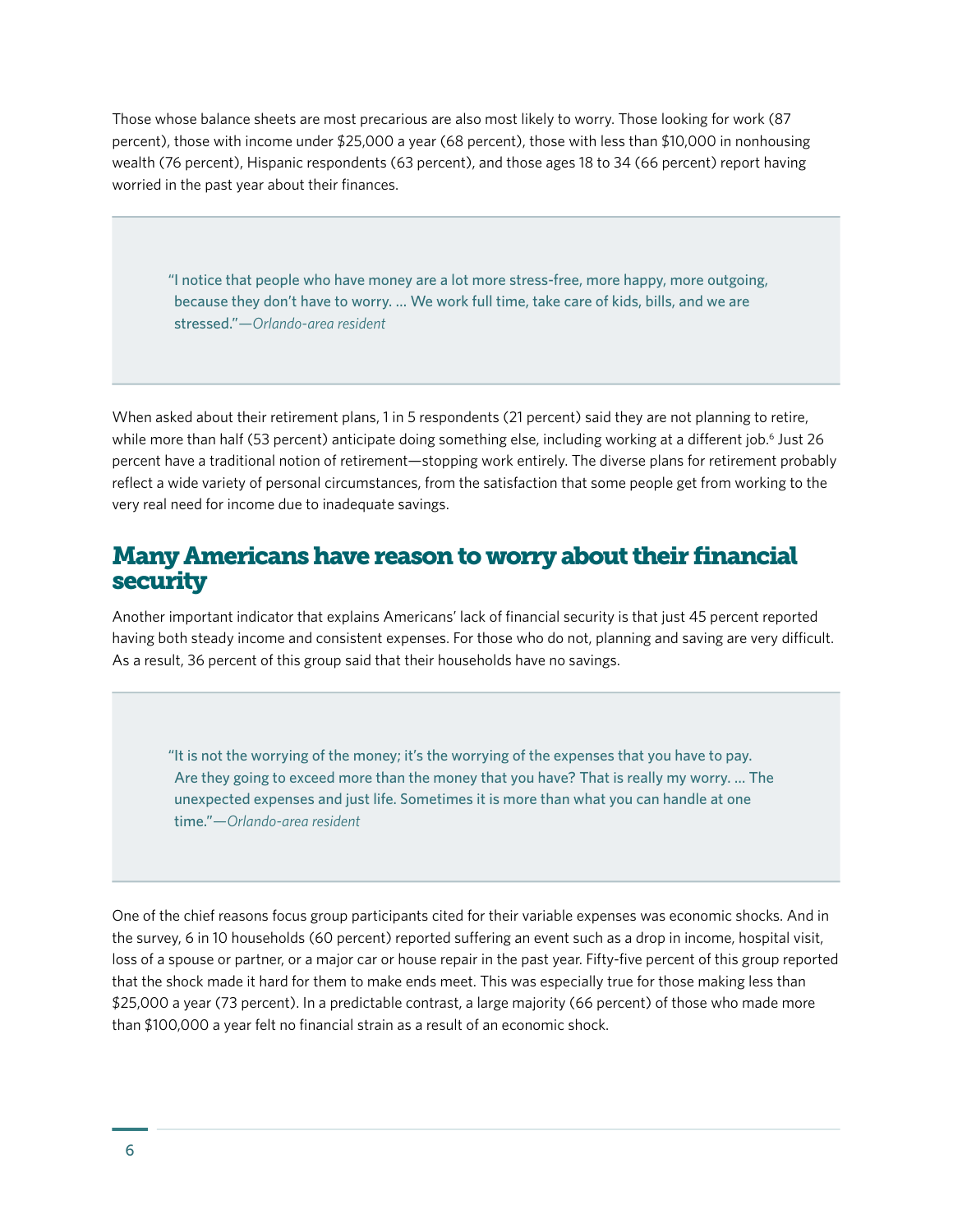### Americans favor financial stability over upward mobility

When asked whether they would prefer to have financial stability or to move up the income ladder, 92 percent of Americans chose security, an increase of 7 percentage points since 2011.<sup>7</sup> (See Figure 5.) This probably reflects families' desire for greater control over their financial situations—something focus group participants mentioned frequently—but it may also indicate a growing recognition that moving up the income ladder can be challenging. In 2009, nearly 4 in 10 Americans (39 percent) felt that it was common for someone to start poor, work hard, and become rich.<sup>8</sup> Five years later, just 23 percent of Americans believe that.<sup>9</sup>



Note: People were asked, "Which of the following is more important to you (financial stability/moving up the income ladder)?"

Source: Pew's Survey of American Family Finances

© 2015 The Pew Charitable Trusts

#### **Conclusion**

Helping Americans gain a steady financial foothold in the post-recession economy is an important challenge for policymakers. In general, people are more optimistic about the economy and their own finances than they have been in years, but that optimism is not translating into feelings of greater financial security.

More than half of Americans reported worrying about their household finances. For many, there is good reason: One-third of households have no savings, and among those who do, there is a widespread perception that their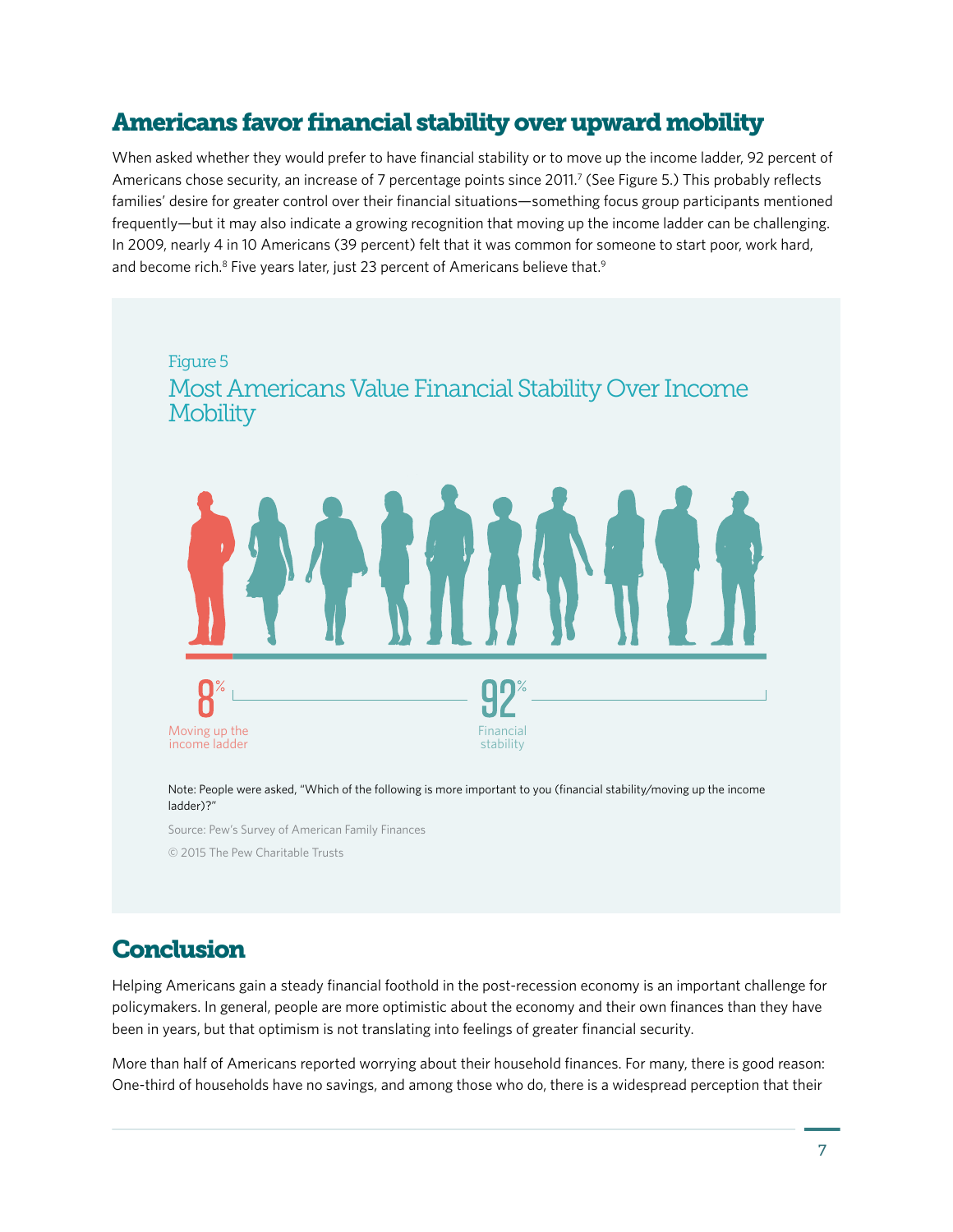expenses are not predictable. Furthermore, the majority of Americans experienced a financial shock in the previous year, and as focus group participants explained, the economic strain such events placed on families, especially the most financially insecure, can sometimes derail household plans and aspirations. Retirement is another concern weighing on Americans, with 1 in 5 predicting they will never be able to stop working.

Certainly, these conclusions demonstrate a need for policies that better support the financial well-being of American families. Over the next year, Pew will release additional findings from this survey, which will provide policymakers with a picture of the state of household balance sheets and financial needs to help them make effective policy decisions. Ultimately, more work needs to be done to help families today and chart a path toward economic mobility in the future.

#### Data and methods

The data reported in this issue brief were collected in the Survey of American Family Finances conducted by The Pew Charitable Trusts.

The survey was administered to a nationally representative panel between Nov. 6 and Dec. 3, 2014. Including oversamples of black and Hispanic respondents, the total sample size was 7,845. Survey firm GfK collected the data on behalf of Pew and administered the computer-based questionnaire in English and Spanish.

All data reported in this brief were weighted. For clarity of analysis, respondents who chose not to answer a question were excluded from the statistics generated for that item. As is common in computer-based surveys, missing data were most common when respondents failed to answer something they felt did not apply to them, such as "other" in a list of questions. Overall, item nonresponse for the survey as a whole was 2.2 percent.

This issue brief, first published Feb. 26, has been updated to include revised data for the percentage of Americans who experienced a financial shock in the past year. The figure was originally published as 82 percent and has been corrected to 60 percent.

This report is funded in part by The Pew Charitable Trusts with additional support from The Lynde and Harry Bradley Foundation.